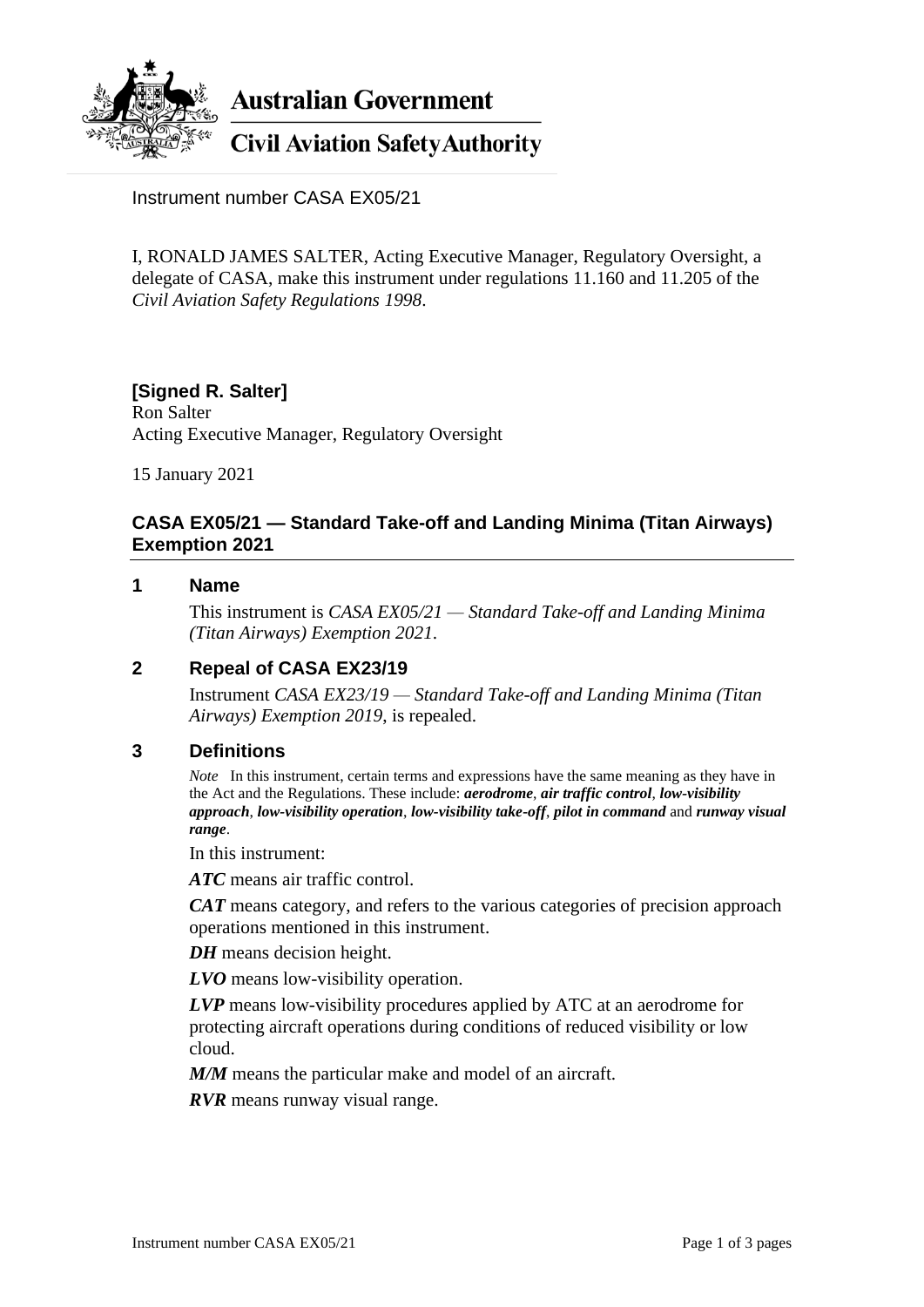# **4 Application**

This instrument applies in relation to Titan Airways of Stansted, United Kingdom (the *exempted operator*), ARN 1003780, if:

- (a) the exempted operator conducts a flight to or from an aerodrome in any of the following kinds of aircraft (the *aircraft*): A318-112, A321-253NX, B757-200; and
- (b) ATC at the aerodrome has informed the pilot in command of the aircraft that LVP are in force.

### **5 Exemptions**

- (1) The exempted operator is exempt from compliance with subregulations 257 (3) and (4) of CAR in relation to the flight.
- (2) The pilot in command of the aircraft is exempt from compliance with subregulations 257 (3) and (4) of CAR in relation to the flight.

#### **6 Conditions**

- (1) It is a condition of the exemption in subsection 5 (1) that the exempted operator ensures compliance with the requirements mentioned in subsection (3).
- (2) It is a condition of the exemption in subsection 5 (2) that the pilot in command of the aircraft ensures compliance with the requirements mentioned in subsection (3).
- (3) The requirements are:
	- (a) the aircraft must comply with the meteorological minima for LVO and associated requirements set out in Schedule 1; and
	- (b) the requirements for LVO mentioned in Schedule 2.

#### **7 Repeal of this instrument**

This instrument is repealed at the end of 30 November 2023.

## **Schedule 1 Operating minima for LVO**

#### **Low-visibility take-off minima**

1 An aircraft of a kind mentioned in column 1 of Table 1 must not conduct a low-visibility take-off from the aerodrome if the reported RVR for the take-off is less than the meteorological minimum mentioned in column 2 of the Table.

#### **Table 1: Low-visibility take-off minima**

| <b>Aircraft M/M</b>            | <b>Meteorological minimum</b>   |  |
|--------------------------------|---------------------------------|--|
| $\left(\text{column 1}\right)$ | $\left(\text{column } 2\right)$ |  |
| A318-112,                      | $125 \text{ m}$                 |  |
| A321-253NX,                    |                                 |  |
| B757-200                       |                                 |  |